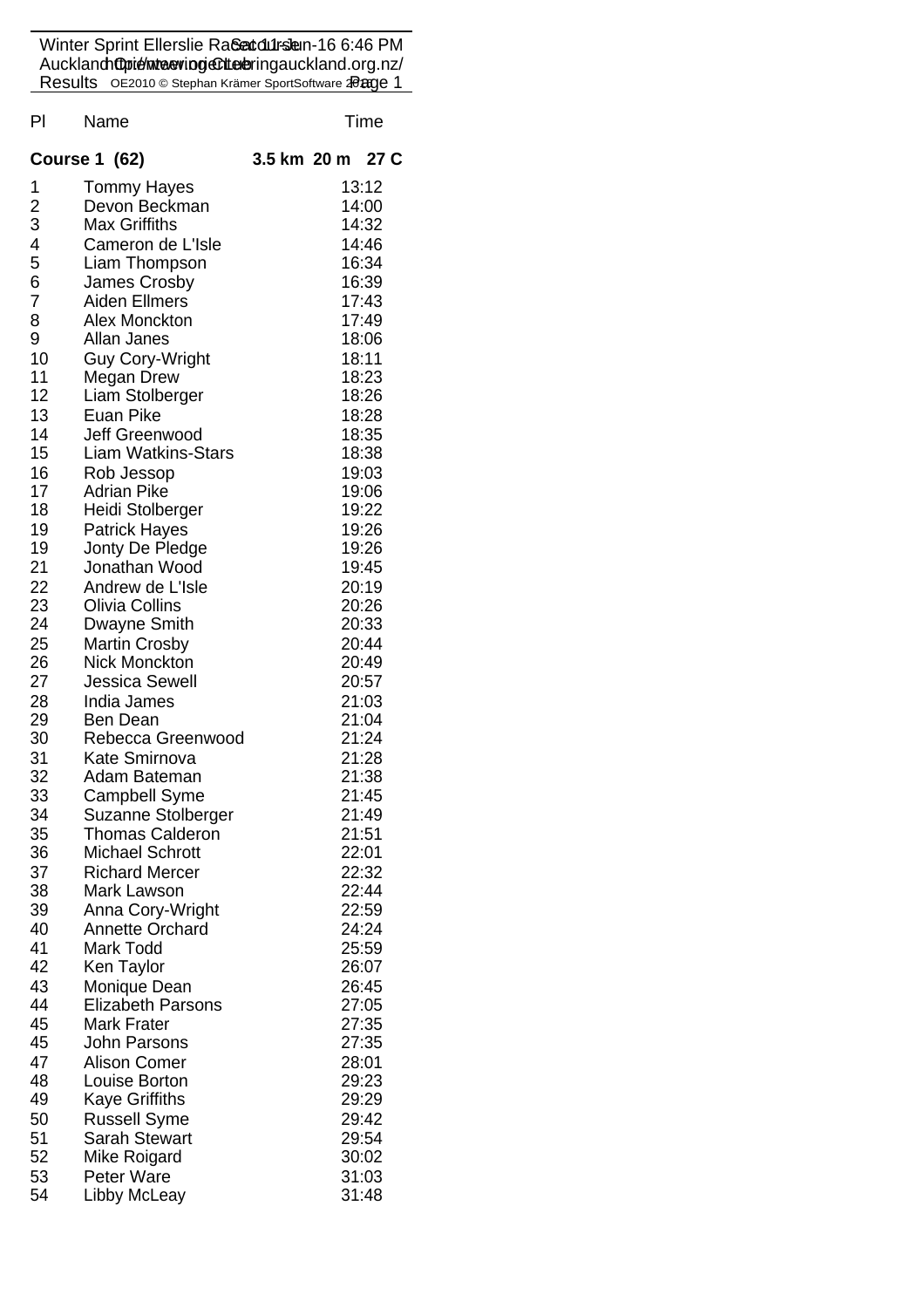Winter Sprint Ellerslie Ra**&ætdursle**n-16 6:46 PM Aucklan**d Opienteeving Clue e**ringauckland.org.nz/ Results OE2010 © Stephan Krämer SportSoftware **20age 2** 

| PI             | Name                                                           |                         |  | Time           |  |
|----------------|----------------------------------------------------------------|-------------------------|--|----------------|--|
|                | <b>Course 1 (62)</b>                                           | 3.5 km 20 m 27 C        |  |                |  |
| 55<br>56<br>57 | Jery Liu<br><b>Nathan Borton</b><br><b>Thomas Powell</b>       | 32:26<br>33:14<br>33:55 |  |                |  |
|                | <b>Thomas Stolberger</b><br>Lyn Stanton<br><b>Arend Merrie</b> |                         |  | mp<br>mp<br>mp |  |
|                | <b>Fiona Turner</b><br><b>Conor Doherty</b>                    |                         |  | mp<br>dnf      |  |
|                | <b>Course 2 (60)</b>                                           | 2.5 km 20 m             |  | 24 C           |  |
| 1              | Allan Janes                                                    |                         |  | 12:32          |  |
| $\frac{2}{3}$  | <b>Jessica Sewell</b>                                          |                         |  | 13:29          |  |
|                | Heidi Stolberger                                               |                         |  | 14:00          |  |
| 4<br>5         | <b>Mitchell Williams</b><br>Petra Buyck                        |                         |  | 15:13<br>15:49 |  |
| 6              | <b>Mitchell Cooper</b>                                         |                         |  | 16:49          |  |
| 7              | Jack Cavanagh                                                  |                         |  | 16:58          |  |
| 8              | <b>Sylvie Frater</b>                                           |                         |  | 17:09          |  |
| 9              | <b>Marianne Duston</b>                                         |                         |  | 18:03          |  |
| 10             | Aidin Skinner                                                  |                         |  | 18:32          |  |
| 11             | Megan Wood                                                     |                         |  | 18:47          |  |
| 12             | Anne Jeans                                                     |                         |  | 19:00          |  |
| 13             | Anna Duston                                                    |                         |  | 19:21          |  |
| 14             | <b>Hannah Stewart</b>                                          |                         |  | 19:27          |  |
| 15<br>16       | Zoe Callesen<br>Myles James                                    |                         |  | 19:37<br>19:52 |  |
| 17             | Erin Cory-Wright                                               |                         |  | 20:08          |  |
| 18             | <b>Harriet Cook</b>                                            |                         |  | 20:22          |  |
| 19             | Rosie Monckton                                                 |                         |  | 20:23          |  |
| 20             | Katie Ryan                                                     |                         |  | 20:25          |  |
| 21             | Liam Buyck                                                     |                         |  | 20:35          |  |
| 22             | Penelope Salmon                                                |                         |  | 20:50          |  |
| 23             | Charlotte de L'Isle                                            |                         |  | 21:11          |  |
| 24             | Nathan Watson                                                  |                         |  | 21:25          |  |
| 25<br>26       | <b>Carmen Fookes</b><br><b>Ashley Sophie</b>                   |                         |  | 21:27<br>21:34 |  |
| 27             | <b>Chelseh Oliver</b>                                          |                         |  | 21:46          |  |
| 28             | Gabriella Delatour                                             |                         |  | 21:57          |  |
| 29             | Lucaime Meurillon                                              |                         |  | 21:59          |  |
| 30             | <b>Crissy Sanders</b>                                          |                         |  | 22:20          |  |
| 31             | <b>Lucy Pettit</b>                                             |                         |  | 22:46          |  |
| 32             | <b>Thom Pettit</b>                                             |                         |  | 23:11          |  |
| 33             | <b>Mandy Pettit</b>                                            |                         |  | 23:22          |  |
| 34             | Sophia Wood                                                    |                         |  | 23:48          |  |
| 35             | <b>Nicky Collins</b>                                           |                         |  | 25:00          |  |
| 36             | Matthew Greenwood                                              |                         |  | 25:24          |  |
| 37<br>38       | <b>Conor Doherty</b><br>Sofia Toes                             |                         |  | 26:21<br>27:45 |  |
| 39             | Iryna Smirnova                                                 |                         |  | 28:32          |  |
| 40             | <b>Tracey Syme</b>                                             |                         |  | 32:11          |  |
| 41             | <b>Cole Barfoot</b>                                            |                         |  | 33:24          |  |
| 42             | Jessica Robinson                                               |                         |  | 34:47          |  |